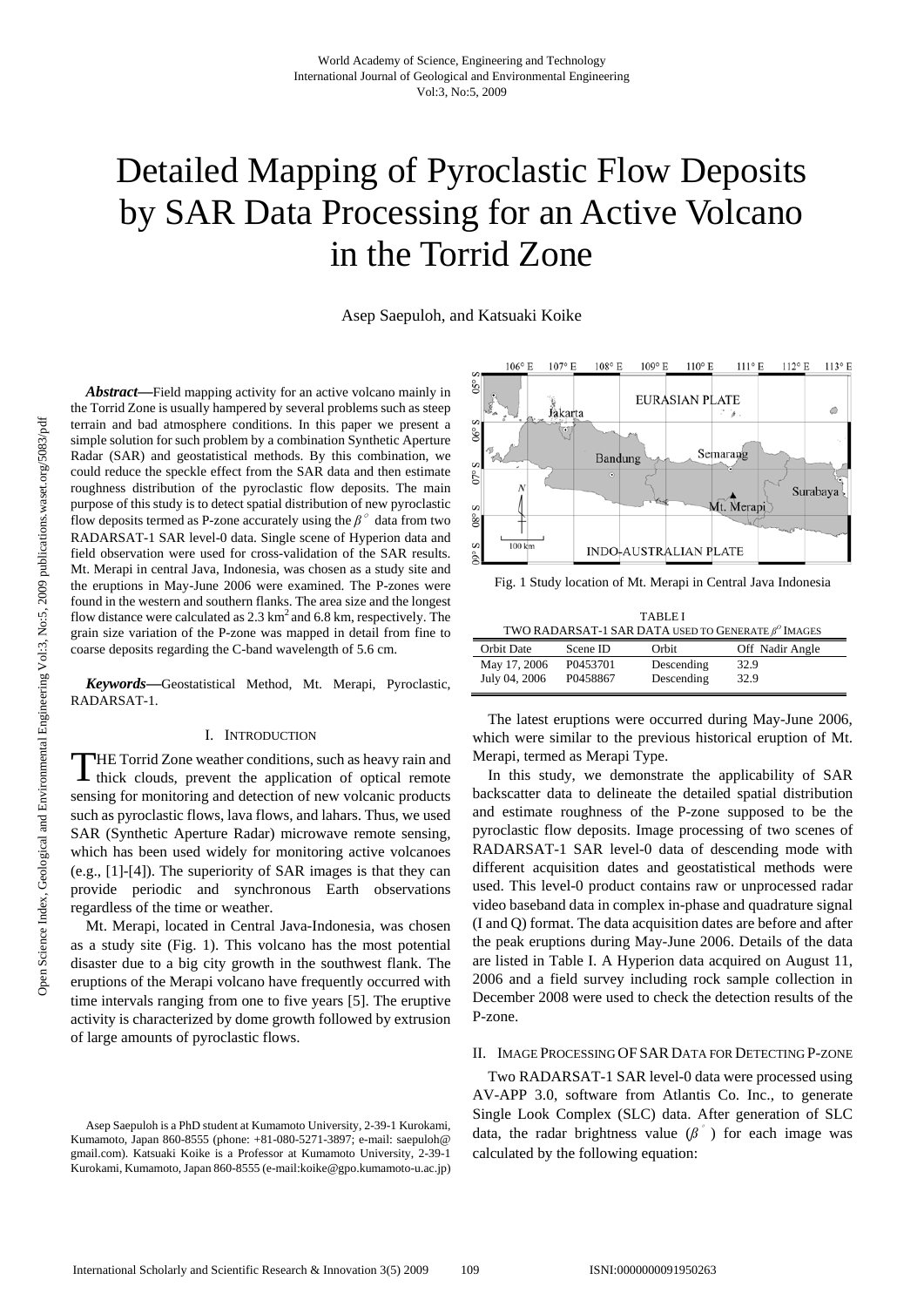$$
\beta^{\circ} = 10 * \log_{10}\left[\left(\frac{DNI}{A2_{j}}\right)^{2} + \left(\frac{DNO_{j}}{A2_{j}}\right)^{2}\right] DB \tag{1}
$$

where  $DNI_i$  and  $DND_j$  are the digital values of the *I* and *Q* components at pixel,  $j$ , and  $A2<sub>i</sub>$  is the look-up table (LUT) value. The offset is not used in the SLC product generation [6].

Both the  $\beta$ <sup> $\dot{\ }$ </sup> images were georeferenced and resampled using the nearest neighbor method. The  $\beta$ <sup> $\hat{ }$ </sup> images were subset to the field area, and forty ground control points were used for georeferencing with RMS error less than 0.2 pixel.

Radar backscatter is affected by three factors, local slope, roughness, and dielectric constant of material. In this study, the slope effect must be reduced; therefore we applied an arithmetical operation to reduce the effects in the  $\beta^{\circ}$  images. Temporal changes of the  $\beta$ <sup> $\degree$ </sup> images were extracted by calculating a ratio which allows emphasizing the large changes of the digital numbers; such changes represent generation of new volcanic products. Since the look angles of nadir of two RADARSAT-1 SAR data were same and only local deformation was occurred, slope component was assumed to be constant. Thus, by ratioing two  $\beta$ <sup> $\degree$ </sup> images we obtained roughness and dielectric constant of material at surface. Fig. 2 shows two  $\beta$ <sup> $\degree$ </sup> images and their ratio (*R*).

We should consider the image showing the geometric distortion by the slope effects such as foreshortening and layover that were occurred strongly near the summit (see Fig. 2A and B). Some ridges lied toward to the satellite has high bright value than the backward slope. This geometric distortion may cause an ambiguity when interpreting the data. However the ratioing can make this ambiguity negligible (see Fig. 2C). Therefore only the roughness and dielectric constant component influence the data. Based on this consideration we used *R* image for mapping the spatial distribution of the P-zone.

Isodata classification for the *R* image was adopted to reduce the speckle noises. The *R* image was classified into seven classes by variance parameter selected 0.2 for each class (see Fig. 3). This variance parameter was selected considering histogram of the *R* image. Based on the field survey during November 2008, we clarified that only two classes (class 1 and 7) were related to the P-zone and the other classes belonged to the other features such as vegetation, weathered lava flows, and lahars.

These two classes are produced by low and high bright value of *R* image. Theoretically, the P-zone should be located in the low *R* value (class 1) because the grain sizes of the P-zone are fine. However we also obtained the class 7 which has high bright value for the same rock type.



Fig. 2 (A)  $\beta^o$  images of RADARSAT-1 SAR data before, (B) after peak eruption, and (C) their ratio image, *R*. Radar look direction is to the left and white three angle symbol indicates the summit of Mt. Merapi

This phenomenon originated from the  $\beta^{\circ}$  data with negative sign. After ratioing, they produced high bright value in the *R* image. In fact, these values belong to the P-zone. Fig. 4 shows a scatter graph of two  $\beta$ <sup>°</sup> data by blue rectangular symbols. Horizontal and vertical axes indicate the  $\beta^{\circ}$  data after the peak eruption (July 4, 2006) and before it (May 17, 2006). Class 1 denoted by pink rectangular symbol is located lower than the class 7 (yellow triangle symbol). Linear regression was drawn for each class to show general trend in the scatter graph. The class 1 has the gradient gentler than class 7 because the *ß*° values before the eruption are higher than after the eruption. Detailed explanation on the difference of bright values for the P-zone is discussed in the next chapter.



Fig. 3 Isodata classification of the *R* image. The P-zone is classified into two classes; class 1 (red) and 7 (yellow), respectively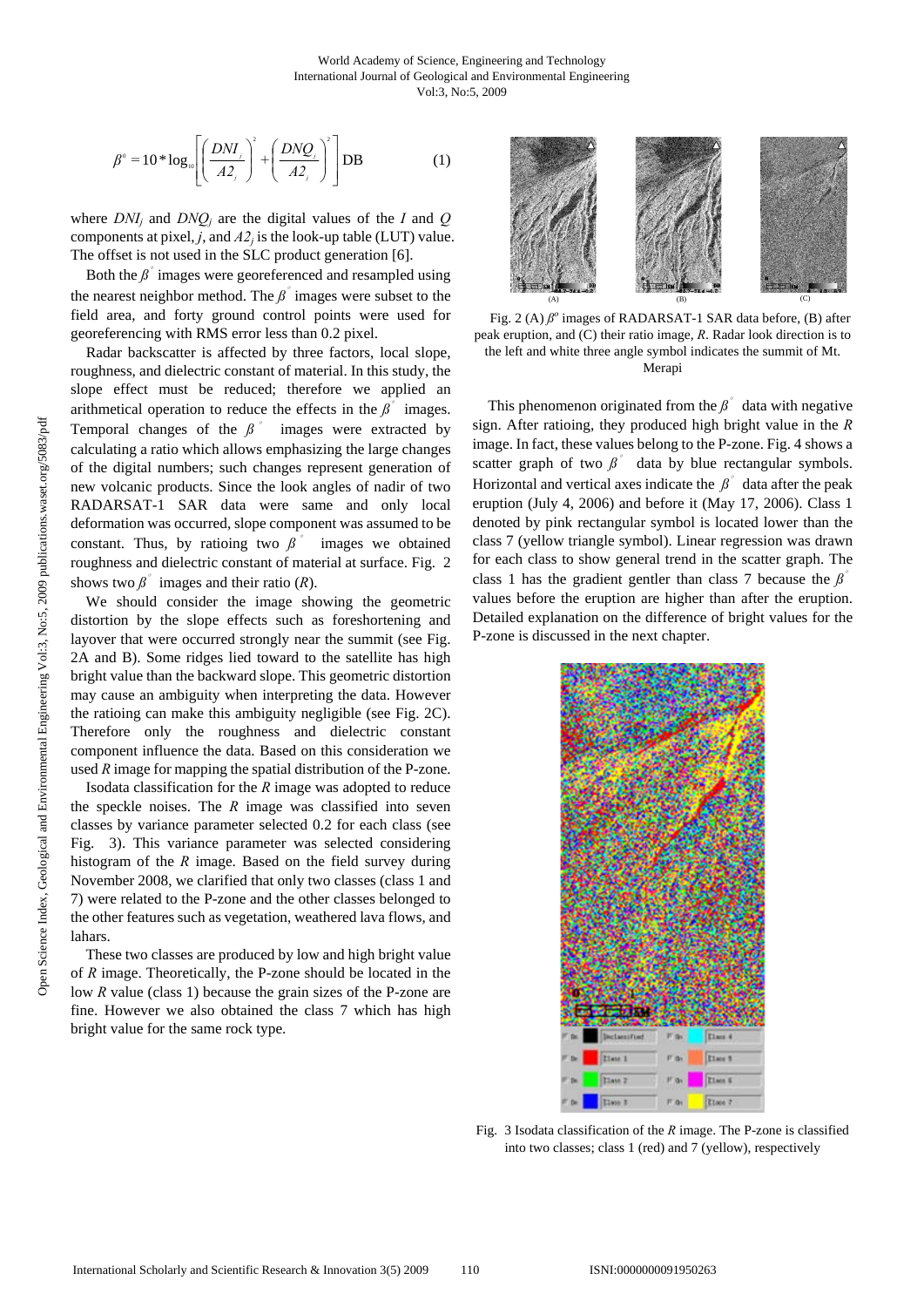

Fig. 4 Scatter graph of  $\beta^{\degree}$  data pair where the P-zone located in two classes, class 1 and 7 of the *R* image

#### III. DETECTING SPATIAL DISTRIBUTION OF P-ZONE

The purpose of this study is to produce a detailed spatial distribution map of the P-zones including their roughness degree. Geostatistical methods were applied to estimate the spatial distribution. Before this application, backscattering at a pixel size from the materials surrounding the P-zone must be considered because it produced speckles or noises in the *R* image. The speckles caused large nugget effect of the semivariogram. Therefore the P-zone could not be extracted correctly. To solve this problem, the *R* image was classified into seven classes as mentioned. Then, we used the mean value of each class,  $\overline{R}$ , defined as:

$$
\overline{R}_c = I_{\scriptscriptstyle R} \left( \frac{1}{n} \sum_{i=1}^n c_i \right) \tag{2}
$$

where *n* is sum of pixels belonging to each class, *c* is number of class, and  $I_R$  is Isodata classifier for the  $R$  image.

The  $\overline{R}_c$  was assumed as a regionalized variable that is characterized by both random and spatial correlation aspects. Under the intrinsic hypothesis, both aspects can be quantified through the traditional semivariogram function:

$$
\gamma(h) = \frac{1}{2} E \Big[ \overline{R}_c \big( x + h \big) - \overline{R}_c \big( x \big) \Big]^2 \tag{3}
$$

where  $\gamma(h)$  represents half of the mathematical expectation of the quadratic increments of pixel pair values at a distance *h*.

Fig. 5 shows the histogram in logarithmic scale of *R* and the variogram of  $\overline{R}$ . Using the *γ*(*h*), block kriging is applied to estimate the P-zone for window size 152×274(=1591) pixels.

Because the pixel values of the *R* image represent the average backscatter over the study area; block kriging is preferred algorithm for their interpolation [7]. Fig. 6 shows the resultant map of the  $\overline{R}_i$  image, which clarifies that some high and low anomalies coincide with the locations of the P-zones. The color scale indicates relative roughness from May to June 2006. The coarse and fine grains are presented by low and high anomaly in the  $\overline{R}_i$  image, respectively.

The high anomaly (more than 1.3) is originated from  $\beta$ <sup> $\circ$ </sup> after the peak eruption on June 14, 2006. This *ß*° has negative value smaller than the  $\beta$ <sup>°</sup> before the peak eruption: the area with has high anomaly probably has fine grain size by considering the wavelength 5.6 cm of C-band as compared to the low anomaly. On the contrary, the low anomaly (less than 0.9) is originated from coarse materials that were deposited after the peak eruption. The  $\overline{R}$  value ranging from 0.9 to 1.3 correspond to the unchanged materials (constant in ratio). The area which has this value range was not affected significantly by the eruption.

The high and low anomalies mainly followed the two rivers (Krasak and Gendol) and were elongated from the summit toward southwest direction. Especially in the Gendol River, the P-zone is bent from southwest to the south. Energy of the eruption and local topography are suggested to be the main factors controlling the flows.

Considering the wavelength of C band, the vegetation also has relative to the  $\overline{R}$  map. The large change of the vegetation caused the low anomaly in the  $\overline{R}$  map, which is located in the lower right of Fig. 6. Two cross-section lines (A-B and C-D) were used to explain the variation of grain size in the following chapter.



Fig. 5 (A) Histogram of the *R* image with log normal distribution curve fitted to the histogram. (B) Omnidirectional experimental semivariogram of distribution of the  $\overline{R}$  with the mean of each classes

(B)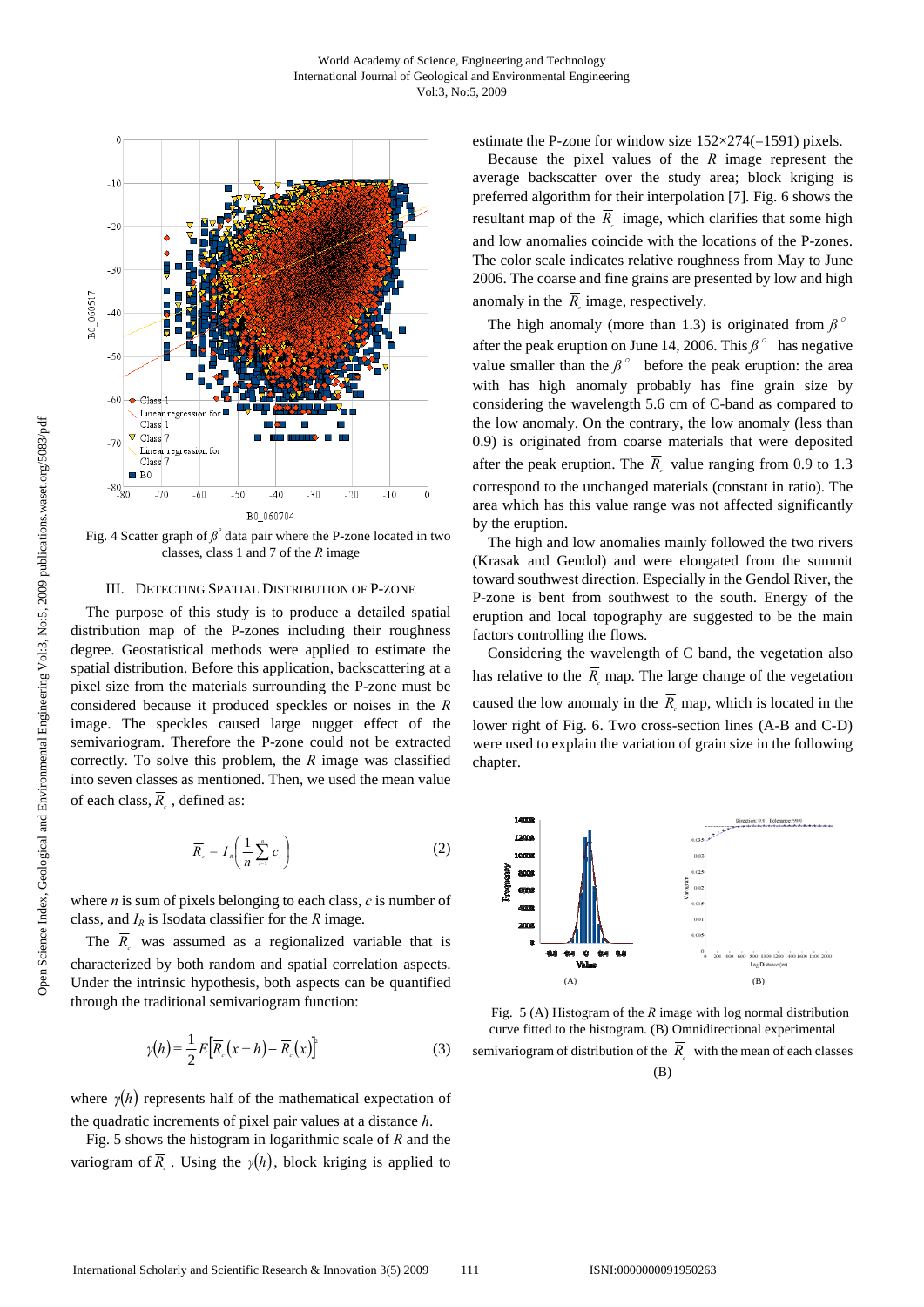

#### Easting

Fig. 6 Kriging estimation of the  $\overline{R}$  image. Arrows indicate the P-zone which is located in the high and low anomaly, respectively

## IV. DISCUSSION

An important point of this paper is the superiority of SAR backscatter data for identifying materials based on the roughness. We found that the P-zone pertaining of the pyrolastic flow deposits had different bright values in the *R* image. This difference means difference of roughness degree rather than dielectric constant of material. The roughness is suggested to have high contribution than the dielectric constant because all materials detected are the same. To check this assumption, Spectral Angle Mapper (SAM) supervised classification was applied to the Hyperion data. We used end member spectra of three different rock types of the P-zone sampled by the field survey. The reflectance spectra of the samples were measured using SOLIDSPEC Spectrometer as shown in Fig. 7.

There are three rock types which were mapped successfully: new pyroclastic flows (NPF), old pyroclastic flows (OPF), and old lava dome (OLD). The NPF are the rocks formed by the explosion of the solidified magma with high gas content. The OPF is fragmented rocks that were deposited before the eruption and may be re-deposited after the eruption. The OLD is the fragmented rocks originated from the explosion of the lava dome that was formed by the previous eruptions. This rock type has been be re-deposited by several times eruption.

The P-zone detected by the SAR data consists of the three rock types. They are mixed near the summit and flowed toward the lower topography. Fragmental rocks from the OLD cover the P-zone widely and coincide with the high *R* values suggesting fine grain size (See Fig. 6). High energy of the eruption causes dome destruction and breaks the materials strongly into fine grain size accompanying materials flows from the summit.

Since the P-zone contains various rock types, the roughness degree may have a low relationship with the rock types. Therefore the  $\overline{R}$  map contains information on spatial distribution of the roughness degree of the P-zone rather than the different rock types. The causes of variation in grain size are discussed from a viewpoint of internal and external factor controlling the flows.

The internal factor such as the energy of eruption is related to the pressure from the magma beneath the summit, which can cause the materials from the summit exploded variously in the grain size [8]. Low energy of eruption can produce coarser grain size than high energy of eruption. In the case of Mt. Merapi, the last eruption begun in May 2006 and the peak eruption was occurred on June 14, 2006 accompanying collapse of the dome on the summit. The energy of eruption was varied in this period. Based on information from Volcanological Survey of Indonesia (VSI), at the beginning stage of eruption, the pyroclastic flows devastated the area around the Krasak River (Fig. 6) on May 2006. This eruption is considered weaker than the peak eruption on Jun 14, 2006. Therefore coarse grains were deposited chiefly in this river. Moreover, based on the digital elevation model (DEM), the slope of the Krasak River is steeper (about 60˚) than the Gendol River (about 40˚).



Fig. 7 Spectral Angle Mapper (SAM) classification result showing distribution of three different rock types overlaid on RADARSAT-1 *ß*° data after geo-referencing